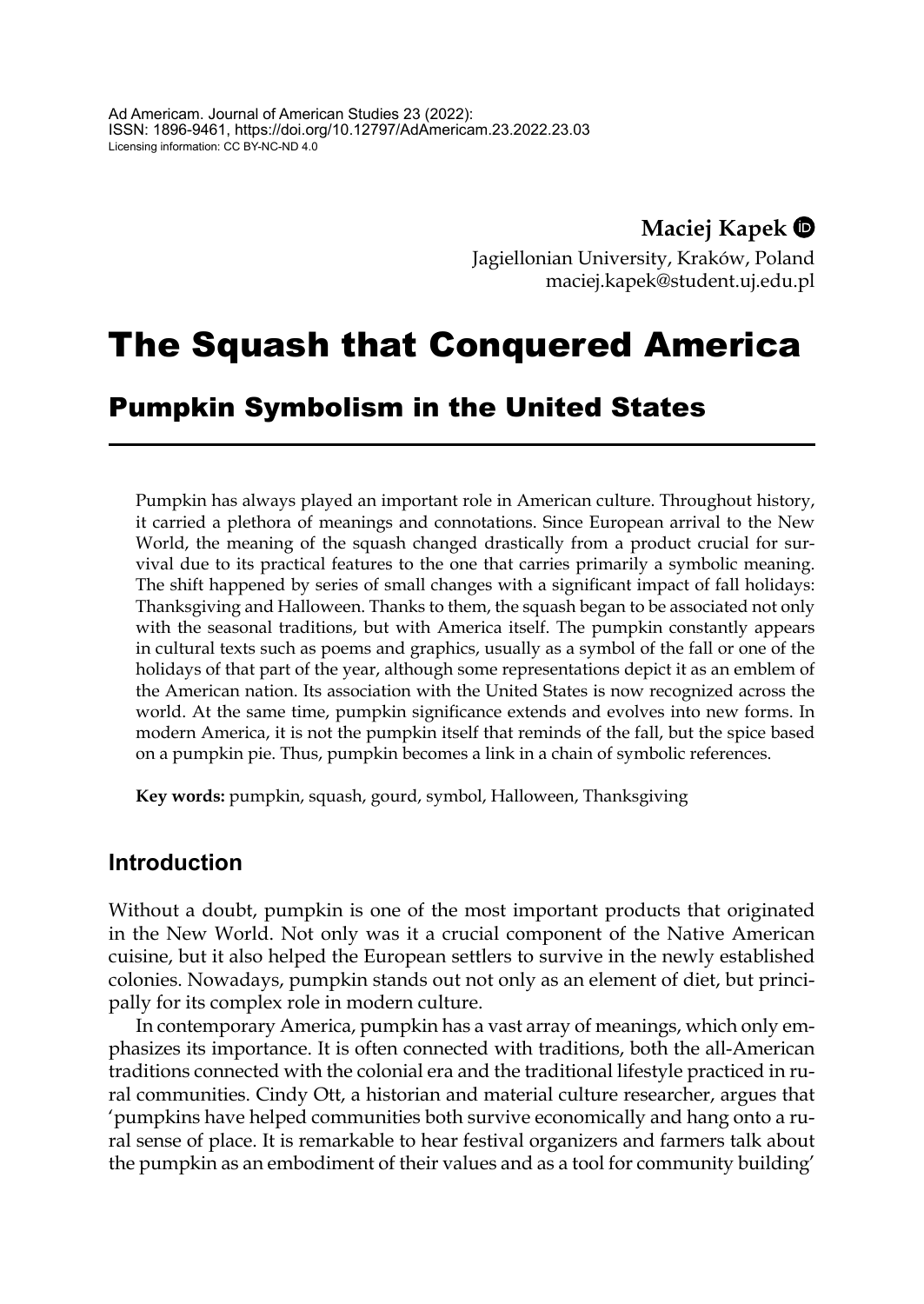(Ott, *Pumpkin. The Curious…* 166). Festivals celebrating pumpkins are popular in the whole country. However, the nation still associates this particular product primarily with New England, where the American affection for it originated (Stavely and Fitzgerald 1). On the other hand, this type of squash is strongly commercialized and, as an important symbol of the fall, plays a crucial role in seasonal marketing campaigns. Every fall an American consumer can purchase a plethora of pumpkin-flavor or pumpkin-spice products including coffee, sweets, and even bread.

The term 'pumpkin' refers to round, orange squashes, yet has no botanical meaning. Botany differentiates winter and summer squashes. The summer ones are softer while the winter ones have hard skin. Summer squashes include, for instance, zucchini or pattypan. Winter squashes are for example pumpkins, acorns, and cushaws (Missouri Botanical Garden). In this paper, the term 'pumpkin' is used interchangeably with 'squash',' since all pumpkins are members of this wider group.

In order to explain the importance of pumpkin to American identity, this paper examines its cultural history in the United States. Today, this squash is associated with two culturally significant holidays, that is, Halloween and Thanksgiving, state fairs with record-breaking gourds, and idealized visions of the fall. For Americans, pumpkin is more than a fruit, it became a symbol. Some of its meanings might be surprising. For instance, in the first half of the  $20<sup>th</sup>$  century, pumpkin became one of the patriotic representations of the United States (Ott, "*Object Analysis…*" 12). In order to understand its role, one must comprehend complex factors that led this, initially not really outstanding, gourd to become one of the most important American products.

The first section of the paper presents the history of pumpkin and its importance for the birth of the United States. The second part focuses on its cultural impact and its role in two American holidays: Thanksgiving and Halloween. The third section describes ways in which pumpkin represents the spirit of the United States. The last section combines observations from the papers and presents a concise summation of the role of pumpkin in American culture.

#### **Earliest Usage of Pumpkin: A Historical Perspective**

Researchers failed to find a wild progenitor of modern-day orange pumpkin, but what they have discovered are seeds from the Mexican state of Oaxaca. The first traces of pumpkin cultivation dates from 10,000 to 8,000 years ago, which suggests that squashes might have been domesticated before corn or beans. Initially, Native Americans used gourds to store food in and grew squashes for seeds. It took a long time before pumpkins came to be the fleshier and sweeter fruit that is cultivated today (Ott, "*Object Analysis…*" 10-11). The first usage of pumpkin in the contemporary territory of the United States dates back to the pre-Columbian era as well, yet its current symbolic meaning evolved after the European colonization and the birth of American culture. Since pumpkins played an important role in the Native cuisine, their meaning was primarily practical.

Squashes were dried for winter usage. Native Americans would remove and dry the seeds as well as cutting the fruit itself into pieces to be sun-dried. The variety called 'Indian pumpkin' was especially valued since it kept its nutritious value even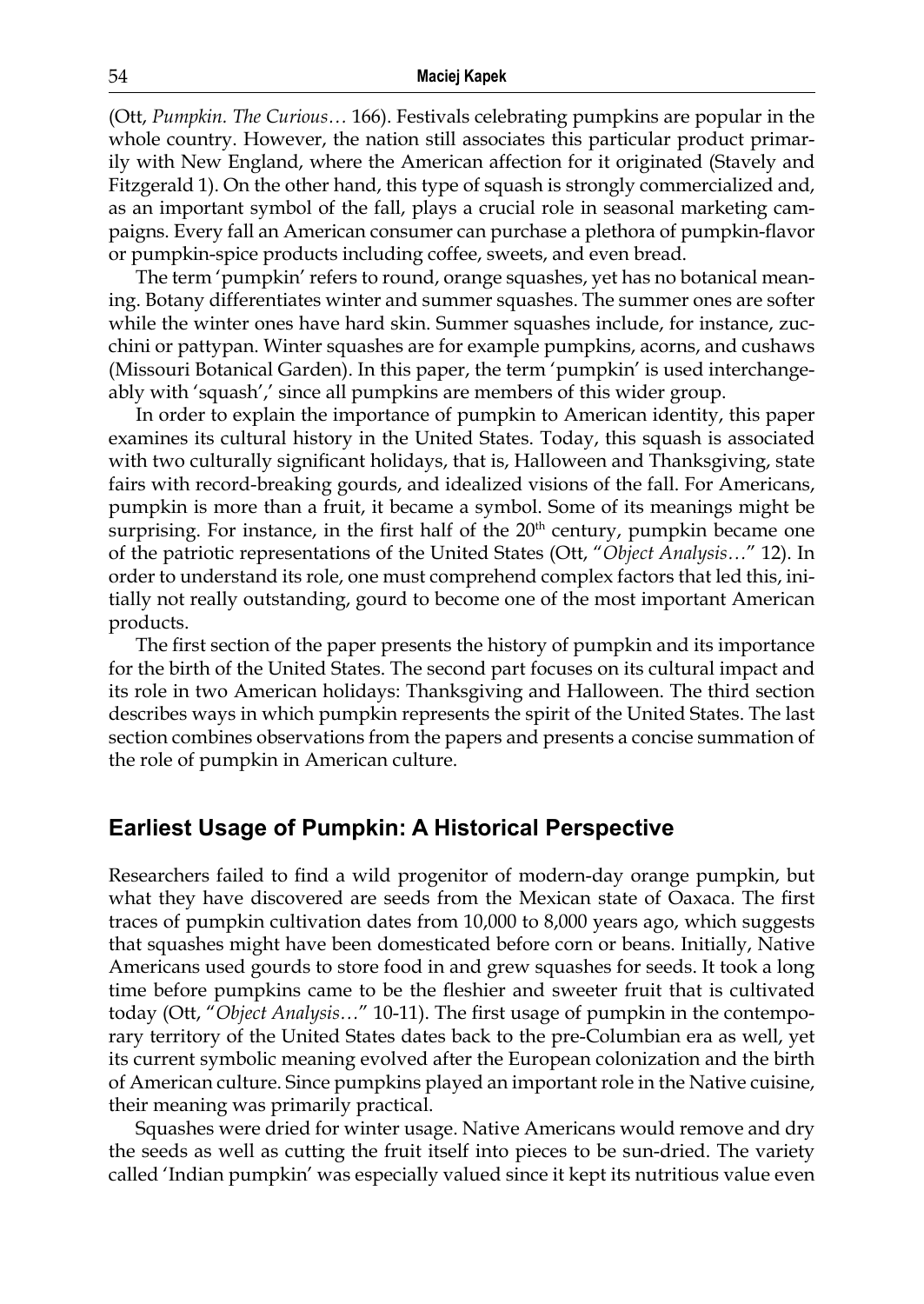after drying; it only needed to be boiled in water to regain its structure and taste (Niethammer 149-150: 152). With the development of agriculture, beans and corn became other important elements of the Native American cuisine. These three plants were frequently cultivated together in an agricultural method called 'three sisters'' in which each plant contributes and helps the other two grow. Corn offers the beans support. Beans bring nitrogen to the soil while its tangle keeps the plants together. Vines and large leaves of squash protect the other two from raccoons, pests, and the sun (Bockmann 2020). All this consolidated the importance of the sisters to the pre-Columbian diet.

It was believed that the three plants were a gift from gods which should be 'grown together, eaten together and celebrated together' (Bockmann 2020). It is the first sign of the cultural meaning of pumpkin in American history. Its usefulness and significance created a myth based on the conviction that so valuable a plant must be something more than a regular fruit. A few hundred years later, the European settlers learned about this plant as well. It is worth mentioning that Europeans started cultivating pumpkins even before the Mayflower reached the New Land. It was noticed by Keith Stavely and Kathleen Fitzgerald, prominent researchers of New England's cuisine and culture:

After Columbus's Voyages, pumpkins were brought to Europe, and at some point in the sixteenth century they were introduced into England from France. According to William Harrison, writing in 1577, the cultivation of 'pompions' was part of a general resumption, after a few centuries' hiatus, of vegetable growing in sixteenth-century England, 'not only… among the poor commons,' but also among 'delicate merchants, gentlemen, and the nobility.' The last three groups, Harrison continued, 'made their provision yearly for new seeds out of strange countries, from whence they have them abundantly.' Pumpkins would certainly have qualified at that time as a new seed out of a strange country (Stavely and Fitzgerald 65).

As it is demonstrated, although pumpkins are often described as a traditional New England product, not only did they not originate in that region, but they were cultivated in Europe decades before Squanto taught the Puritan settlers how to grow corn. Nonetheless, the importance of pumpkin in New England rapidly surpassed its less popular use in Europe. The very cradle of America's founding myths and identity happens to be the exact place where the pumpkin's impact on American culture originated.

Plants of the New World soon became a crucial part of colonial cuisine, since their availability and adjustment to the environment made them easier to cultivate than the European vegetables and crops which often grew poorly (Stavely and Fitzgerald 5-9). Pumpkins were among the products cultivated by the Puritan settlers since the very beginning. Edward Johnson who described his life in one of the  $17<sup>th</sup>$  century colonies in the region, regarded the fruit as a sign of Divine Providence. In his narrative about the history of New England, he wrote: '. . . let no man make a jest at Pumpkins, for with this fruit the Lord was pleased to feed his people to their good content, till Corne and Cattell were increased' (Johnson 85), which indicated that not only Native Americans considered squash a heavenly gift.

Thus, the cultural meaning of pumpkin in America was roughly the same for the Natives and the Puritans. In both cases, it derived from its practical qualities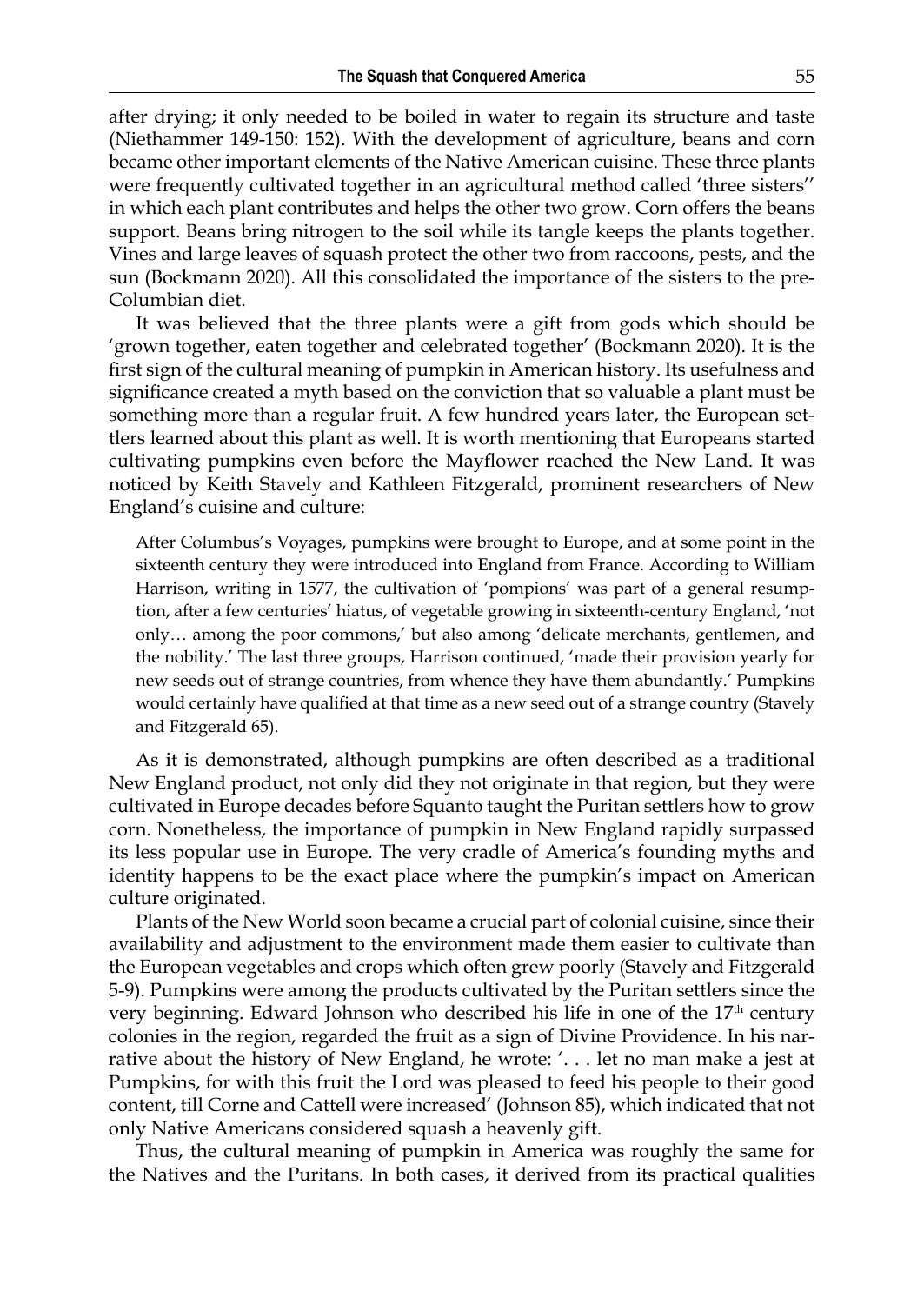and extended to religious beliefs. Even though in the early colonial era, pumpkin's significance was mostly based on its role in feeding, this period led to the creation of an utterly different meaning of the squash. It became a symbol of America itself.

#### **All-American Pumpkin Holidays**

The symbolic role of the orange squash is inherently connected with two All-American holidays. Thanksgiving and Halloween consolidated pumpkin's position and significance as it became one of their most characteristic features. Since the history of pumpkin in American identity started in New England, the first feast to be described ought to be the holiday that originated in that region.

The Thanksgiving Day was meant to be a Puritan alternative to Christmas (Nissenbaum 129). Its customs including pumpkin pie originated in the colonial era New England. In fact, it was the most important holiday of the region until the  $19<sup>th</sup>$  century (Stavely and Fitzgerald 226). On the other hand, Christmas did not achieve its position there until the half of that century. According to the Puritan worldviews, if God wanted the nativity of Jesus to be celebrated, he would surely provide the exact date of it. The Bible, however, lacks any information on when Christ was born and the date of the holiday was chosen by the Church. Thus, puritans, who wanted to separate themselves from the Catholic practices, ceased to celebrate that day. Thanksgiving, however, was promoted as an All-American holiday which could replace Christmas. Thanks to that, it easily became one of the most important days in the region, yet the rest of the United States would rather celebrate the nativity of Christ. For this reason, both events were often compared, which created a kind of internal competition in the country. Citizens of the states that celebrated Thanksgiving would argue with people from other parts of the nation which feast was better. Simultaneously, texts from the  $18<sup>th</sup>$  century from other regions of the United States described Thanksgiving as a less solemn and much poorer alternative to Christmas (Nissenbaum 81-83: 129). Eventually, as we know, Thanksgiving spread to the rest of the country, not as an alternative to Christmas, however, but as a separate holiday. As it expanded, its symbolic meaning grew as well. In the contemporary United States, Thanksgiving is an important part of national identity, since its origins are inseparable from the American founding myths.

It is certain that early colonists did eat pumpkins (Stavely and Fitzgerald 66). However, the first descriptions of Thanksgiving actually provide no information about squashes. In his memoirs *History of Plymouth Plantation*, one of the pilgrim fathers, William Bradford, noted that Thanksgiving Day was observed with feasting and he listed some basic products eaten that day: the 'Indian corn,' as he called maize, but also foul, wild turkeys, and fish such as cod or bass (Bradford 105). If pumpkins were ever eaten during the first Thanksgiving, they seem not to have been important enough to be included in the list. It is very possible, however, that they were not eaten at all during the holiday.

However, these facts do not stop American schools from teaching 'that eating pumpkin pie at Thanksgiving is a reenactment of the Pilgrims' famous 1621 feast' (Ott, "*Pumpkin. The Curious*…" 5). The feast itself has become a myth, which means that the historic reality of the events is no longer of the first order importance. What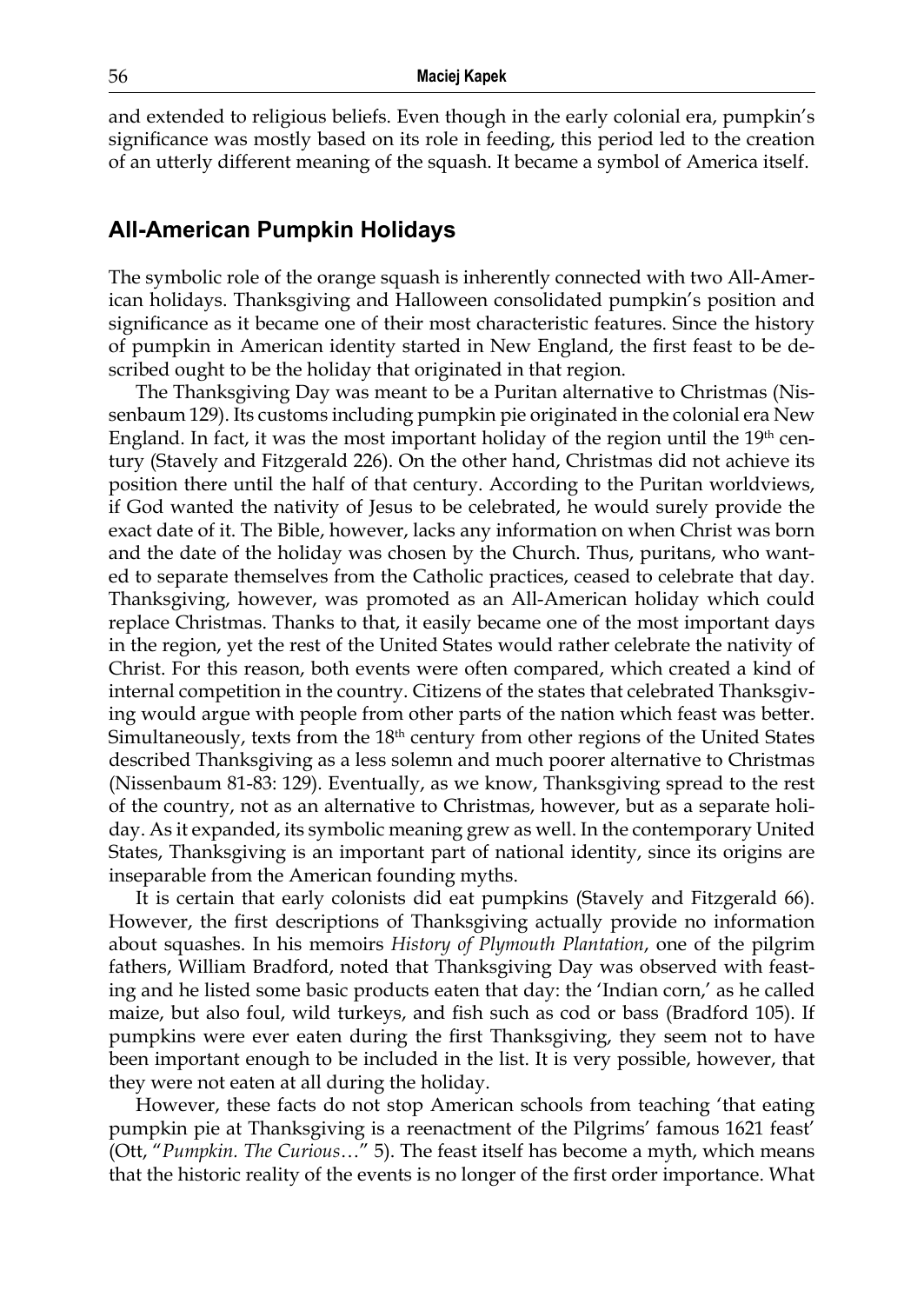is significant now is not what the Pilgrims actually ate, but what it means for contemporary identity and culture. The role of pumpkin in the social imagination of Americans is strongly connected with Thanksgiving and the first settlers. That is why it often gets simplified to a classic scene of a feast in which a pumpkin pie and a turkey are equally essential. The myth is sustained by numerous texts and illustrations in which the pie is an essential element of the holiday.

In 1844, Lydia Maria Child, the celebrated author of a cookbook *The Frugal American Housewife* (Child 1838), published a Thanksgiving poem *Over the River and Through the Wood*. In the text, Child describes how she remembers her visits in grandparent's house for the holiday. The poem ends with a joyous exclamation: 'Hurrah for the pumpkin-pie!' (Child). It clearly identifies this particular food with Thanksgiving, which is an evidence of its inseparability with the holiday in the mid- $19<sup>th</sup>$  century. In addition, popularity of the text helped to maintain the connection of the pumpkin pie and the holiday in the following decades.

Another piece of poetry from that time concerning squash is *Pumpkin* by John Greenleaf Whittier. The author compares natural riches of other parts of the world to the Yankee pumpkin (Whittier). In a similar manner like madeleines in Proust's *In Search of Lost Time* (Proust 63), the pumpkin brings to mind childhood and good old days. The poet asks: 'What calls back the past, like the rich Pumpkin pie?' (Whittier). This verse indicates that not only was the pie common during the fall, but it was also meaningful enough to become a flavor reminiscent of childhood. It is worth noticing that, again, it was the pumpkin pie that was the basic form of serving the squash. Both poems express a connection between the dish and Thanksgiving, which suggests that the pie might have been even more important than the turkey, mentioned neither by Child, nor by Whittier.

As was already stated, Thanksgiving and its customs were strongly connected with the North. It should be borne in mind both Child and Whittier, who described the holiday and pumpkin pie in their poems, were northern abolitionists (Encyclopedia Britannica). Another author from the region who wrote about pumpkins on the Thanksgiving table was Sarah Josepha Hale. In her novel *Northwood; or, Life North and South*, criticizing slavery and praising New England, she often mentions a pumpkin pie while describing the holiday dishes (Hale 89, 291) and adds that it 'occupied the most distinguished niche' (Hale 91). Hale is one of the most important authors connected with that holiday since she openly campaigned for recognizing it as a national holiday in order to unify Americans by providing them with a common symbol. Since the holiday was mostly promoted by the abolitionists, its adaptation in the South was not simple. In fact, this region did not fully embrace the holiday until the Civil War when it was officially proclaimed a national feast (Smith 74-76). The Thanksgiving was initially recognized as specifically northern in origin and thus foreign to the Southerners. Therefore, process of its adaptation was long and complex.

Although a lot of abolitionist authors mention a pumpkin pie in their texts, it was never a symbol of abolitionism itself. In fact, it represented the regional ideals. For these writers, pumpkin 'completely embodied New England, as opposed to southern, values' since 'eating pumpkin was… a way to affirm New Englanders' identity through attachments to a place, a particular landscape, and the simple virtues of farm life' (Ott, "*Pumpkin. The Curious*…" 83). Thus, its meaning was much larger and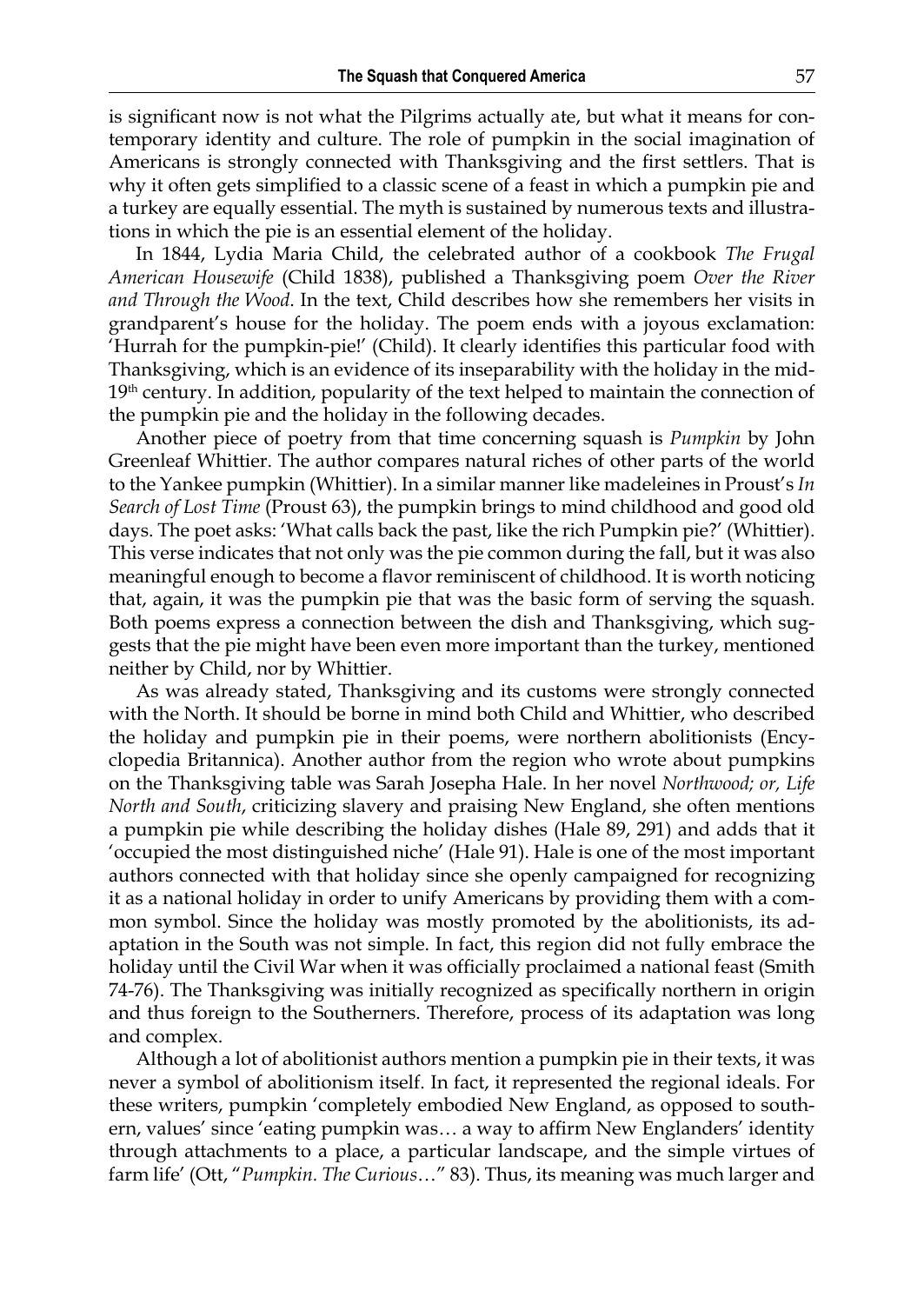not restricted to the northern attitude towards slavery. Pumpkin was an important element of regional identity, not a part of a political dispute.

Nowadays, Thanksgiving pies, primarily the pumpkin one, still retain their importance. However, substantial as it continues to be, their meaning has decreased in the last century. As Stavely and Fitzgerald noted, 'Although turkey was important to the nineteenth-century Thanksgiving, a case can be made that until the twentieth century, pie was at least as important' (Stavely and Fitzgerald 167). The importance of the pie and its connection to the holiday created a simple, yet extending, relationship: initially Thanksgiving was a symbol of America and pumpkins with the pie made of it were a symbol of the holiday. Subsequently, pumpkins themselves became a symbol of the day and, indirectly, the United States.

It is worth remembering that the earliest versions of the pie originated in Europe, but their final American form differs significantly from the original:

As for pumpkin pie in particular, in sixteenth- and seventeenth-century England 'people of substance' were familiar with a form of pumpkin pie that both followed the medieval tradition of 'rich pies of mixed ingredients' and also bore resemblance to the consumption of apple-stuffed pumpkins typically engaged in by people of lesser substance… after the Revolution, Amelia Simmons's two pumpkin pie recipes became another case in point that her cookbook 'was, in its minor sphere, another declaration of American independence'… The main point here is that Simmons's pumpkin pie was recognizably different from traditional English pumpkin pie and recognizably similar to the pumpkin pie we know today: a pie crust filled with spiced pumpkin custard. (Stavely and Fitzgerald 67-68)

By that means, pumpkin received another symbolic meaning. The pumpkin pie became a visible sign of breaking with the British influence on America. Its new recipe, a brand new idea of serving, was an evidence of a new, unique identity. It might sound farfetched, but in fact the cultural liberation had to proceed in every possible manner. The more common examples are definitely language and literature, however, there is no reason for preventing such changes in the culinary field as well. In practice, these modifications and moving away from English culture were inevitable when America began to develop in its own right.

Pumpkins as symbols of the United States grew more popular in the first half of the 20<sup>th</sup> century. Cindy Ott indicates that, for Americans, this particular kind of squash was linked with economic standing, which led to the construction of 'an image of a rural way of life that was the basis for popular views of the nation's history and identity' (Ott, "*Object Analysis…*" 12). This was especially important when more and more people moved away from agricultural lifestyle and longed for, at least symbolic, connection with the natural world. Ott claims that combination of 'physical attributes and their historic associations make pumpkins quintessential emblems of agrarian prowess' (Ott, "*Object Analysis…*" 14). As has been indicated, the practical usage became less important over time, whereas the figurative sense widened and expanded. This change may even be clearer after the analysis of the second pumpkin-oriented holiday: Halloween.

In this case, pumpkins are not used as food, but as a decoration. Halloween was certainly not the first example of extended use of this fruit. Vast usage of squash often exceeded the culinary field: 'The Indians made mats out of dried pumpkin strips, and the colonists found non culinary uses for dried pumpkin as well—for example,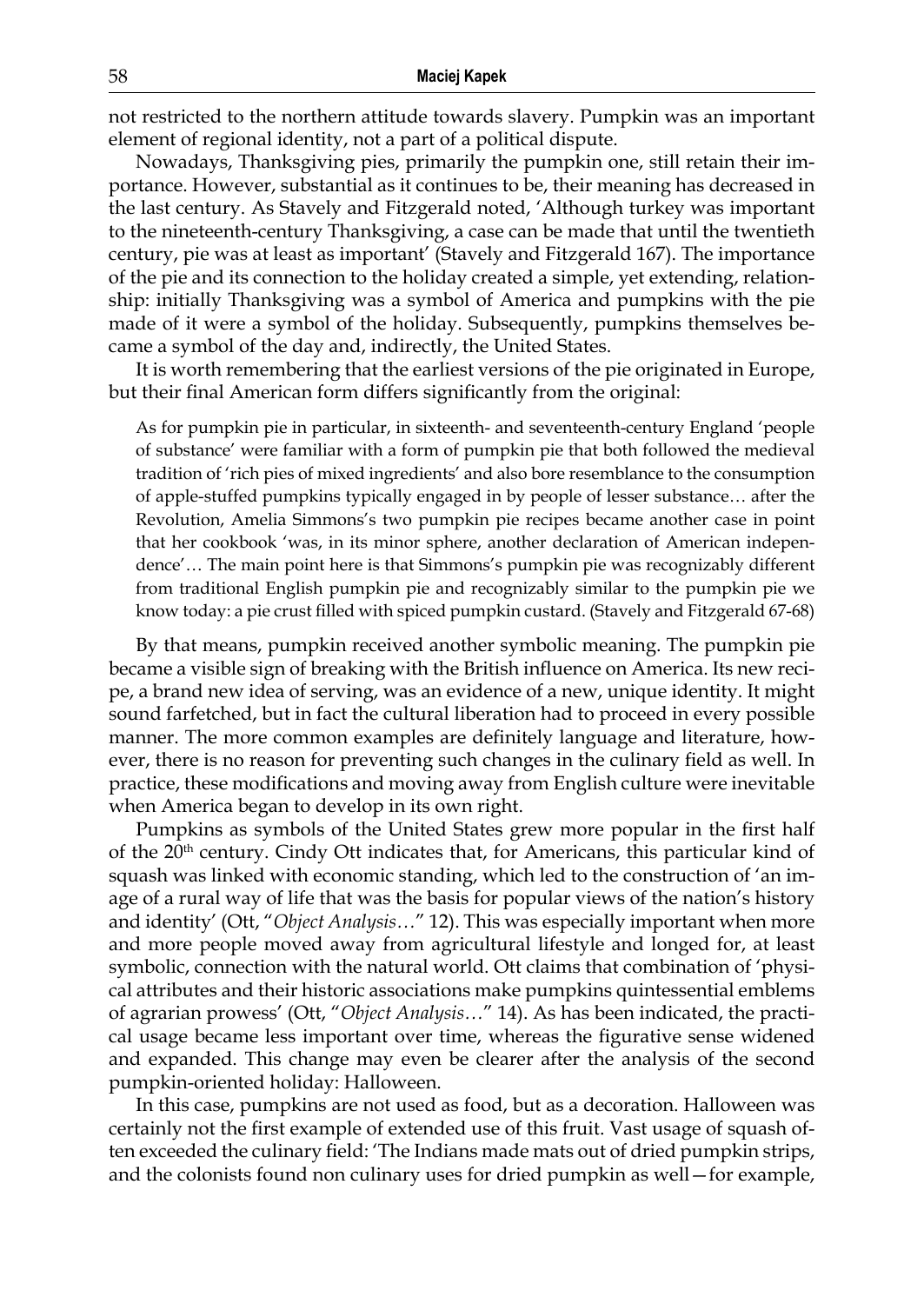as containers for seeds, grain, yarn, and cloth. Nowadays, of course, the main use of pumpkins is to brighten and frighten during Halloween' (Stavely and Fitzgerald 67). Nowadays, Halloween is one of the most popular American holidays. Its connection with pumpkin consolidated associations of the squash with the United States.

The origins of Halloween are very complex since this modern holiday was based on a plethora of traditions, customs, and beliefs (Morton 116) whose meanings or particulars would change when they spread to new places. That is how pumpkin, which certainly could not be a part of medieval European traditions, won an honorable place in the later customs. As it has been already stated, pumpkins were popular in the colonies and later in the independent United States. Their commonness facilitated the exploitation of their qualities in new ways.

There were many different plants connected with Halloween. Early Halloween parties featured not only pumpkin but also corn (Morton 66). However, hardly anyone would connect this day with maize today. In order to understand pumpkin's success, one must acknowledge that it was achieved not only by its natural properties, but also thanks to symbolic meanings that date hundreds years before Europeans arrived in America.

Pumpkins became strongly identified with Halloween because of jack-o'-lanterns. The original Irish folk character called 'jack-o'-lantern' was not connected with squashes: he was a calamitous soul forced to wander the netherworld (Ott, "*Pumpkin. The Curious*…" 76-77). The custom of making lanterns, which later gained the name of the folk character, originated in Europe, where Celtic people would carve turnips and other root vegetables with grotesque faces and put inside wooden embers, coal or candles to ward off evil spirits. When the tradition reached America, scarce turnips were substituted with common pumpkins (Merriam-Webster). Thus, the change occurred for practical reasons and was caused by the popularity of this type of plant in America. Furthermore, the pumpkin had all necessary physical features for being adapted to a lantern. Arguably, it was even better than its European counterparts: it was tough, suitable for carving and big enough to put a candle inside.

In the abovementioned poem *Pumpkin* by John Greenleaf Whittier, the author does refer directly only to Thanksgiving, yet his descriptions strongly suggest the popularity of Halloween-pumpkin-oriented traditions as well: 'When wild, ugly faces we carved in its skin, / Glaring out through the dark with a candle within!' (Whittier). It means that the tradition of making jack-o'-lanterns out of pumpkins was so popular in the first half of the 19<sup>th</sup> century that it became one of the tokens of Yankee childhood. Whittier does not specify, though, whether the custom was strictly a Halloween one or a more general seasonal practice in the fall.

Connections between carved pumpkins and supernatural events strengthened even more after the publication of *The Legend of Sleepy Hollow* by Washington Irving. When Ichabod Crane, the main character of the story, disappears after meeting the Headless Horseman, only his hat is found: and it lies next to a shattered pumpkin (Irving 177). On the other hand, before the climax of the story, pumpkins represented the rusticity of the countryside of New York's Hudson River valley, where the action was set (Ott, "*Pumpkin. The Curious*…" 76). Crane's presumed death was strongly connected with the squash (its supernatural meaning), but at the same time, pumpkin was a symbol of prosperity and the countryside (which is consistent with the claims from the above).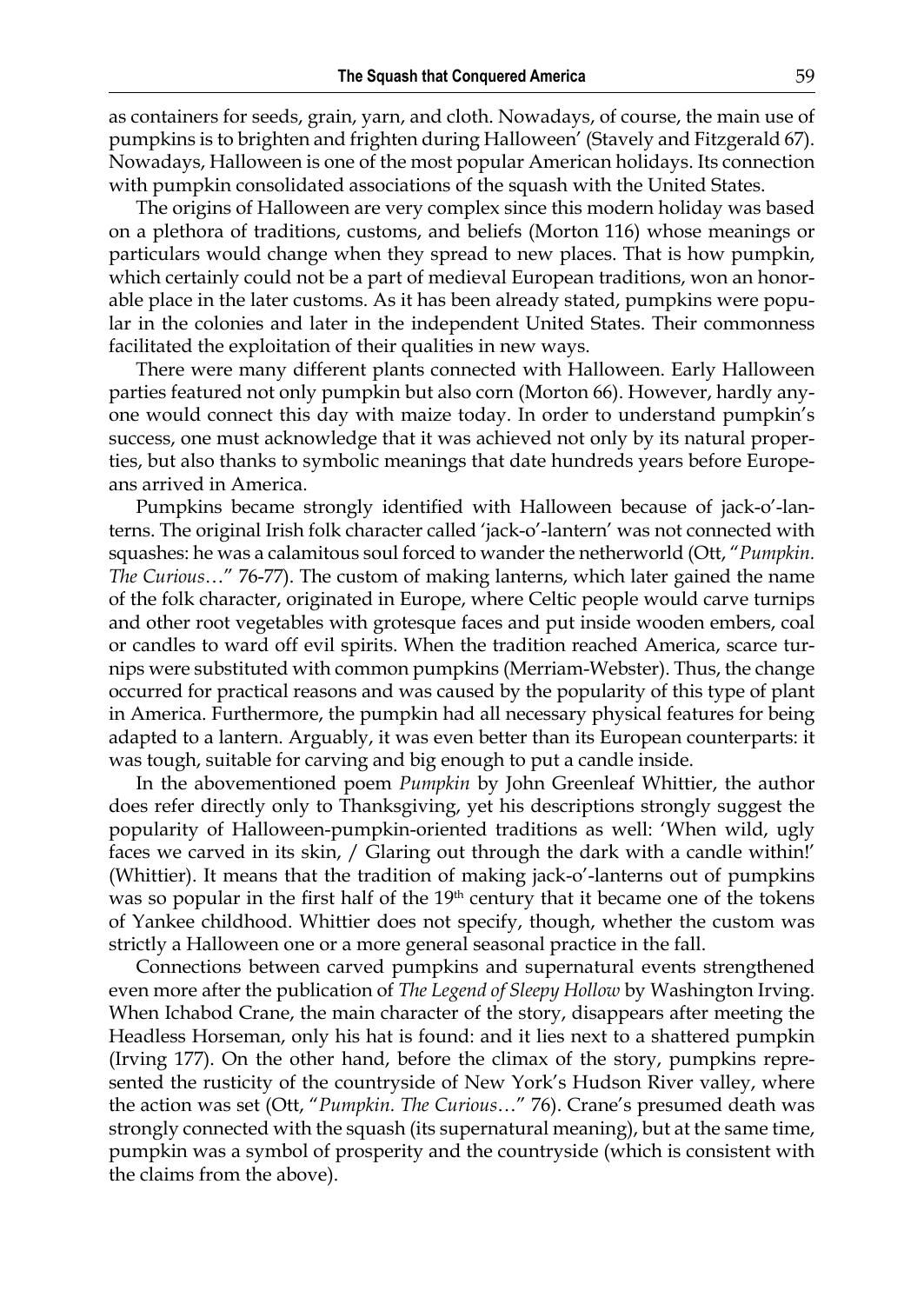Preternatural connotations of the pumpkin were based on various occurrences such as unexplained events. The term 'jack-o'-lantern' was also another name for the will-o'-the-wisp, a natural phenomenon believed to be supernatural (Ott, "*Pumpkin. The Curious*…" 77). American jack-o'-lanterns was a combination of various customs and myths: a folk character wandering in the netherworld, mysterious swamp fires, and Celtic traditions of carving turnip. The carved pumpkin denoting Halloween is filled with meanings. As the holiday itself, the lantern is based on many different customs and has a complex origin. Nowadays, it is one of the most recognizable Halloween symbols. At the same time, the holiday itself is commonly connected with America, which indirectly makes jack-o'-lanterns another symbol of the United States.

Thus, these two holidays have helped to make the orange squash world-famous in a very specific American context and the pumpkin became a symbol of the United States not only for Americans but for the world.

#### **Pumpkin and the National Spirit**

Cindy Ott claims that 'what the orange field pumpkin lost in practical usage and economic value, it gained in symbolic power' (Ott, "*Object Analysis…*" 12). It is certain that nowadays pumpkin's primary role is not based on its flavor or ubiquity but on its meaning. When pumpkin became inseparable with two great American holidays, its significance was consolidated. Thanksgiving and Halloween were initially celebrated only in America and their spread to the worldwide mass culture is fairly recent. Although predecessors of Halloween existed in Europe, the final form of the holiday as we know it from the popular culture was shaped in the United States (Morton 116). Since both of the holidays had a strong American identity, its symbol became the sign of America itself.

In the first half of the 20<sup>th</sup> century pumpkin was used in a patriotic context:

During the two world wars, American artists parlayed the pumpkin into a patriotic symbol of the home front, adding another layer of meaning to the vegetable. A Thanksgiving postcard published around the time of World War I depicts an oversized golden pumpkin with the words "Peace and Prosperity" written across it. The pumpkin embodies the simple things in life that are found in the classic American dream, such as the rewards of hard work in a land of opportunity, and therefore serves to invigorate the war effort. The image illustrates Americans' embrace of this bountiful natural specimen as an icon of cultural values. The giant pumpkin's plainness yet goodness, its naturalness yet sturdiness, come to stand for American culture itself (Ott, "*Object Analysis…*" 12).

Pumpkin expressed American values. As in the past, it was connected with nature and rural life, but also with a reward for hard honest efforts.

Ott argues that Americans feel nostalgic for some contact with nature. That leads to the desire of farming, not so much out of a necessity but as a leisure activity. Longing for a simple self-sustainable lifestyle leads to a hidden desire to cultivate the land. This eagerness had to be adapted to modern circumstances since 'full-time pumpkin farming is both impractical and probably inconceivable to most participants'. Ott claims that it was easier to plant just one but special pumpkin. This was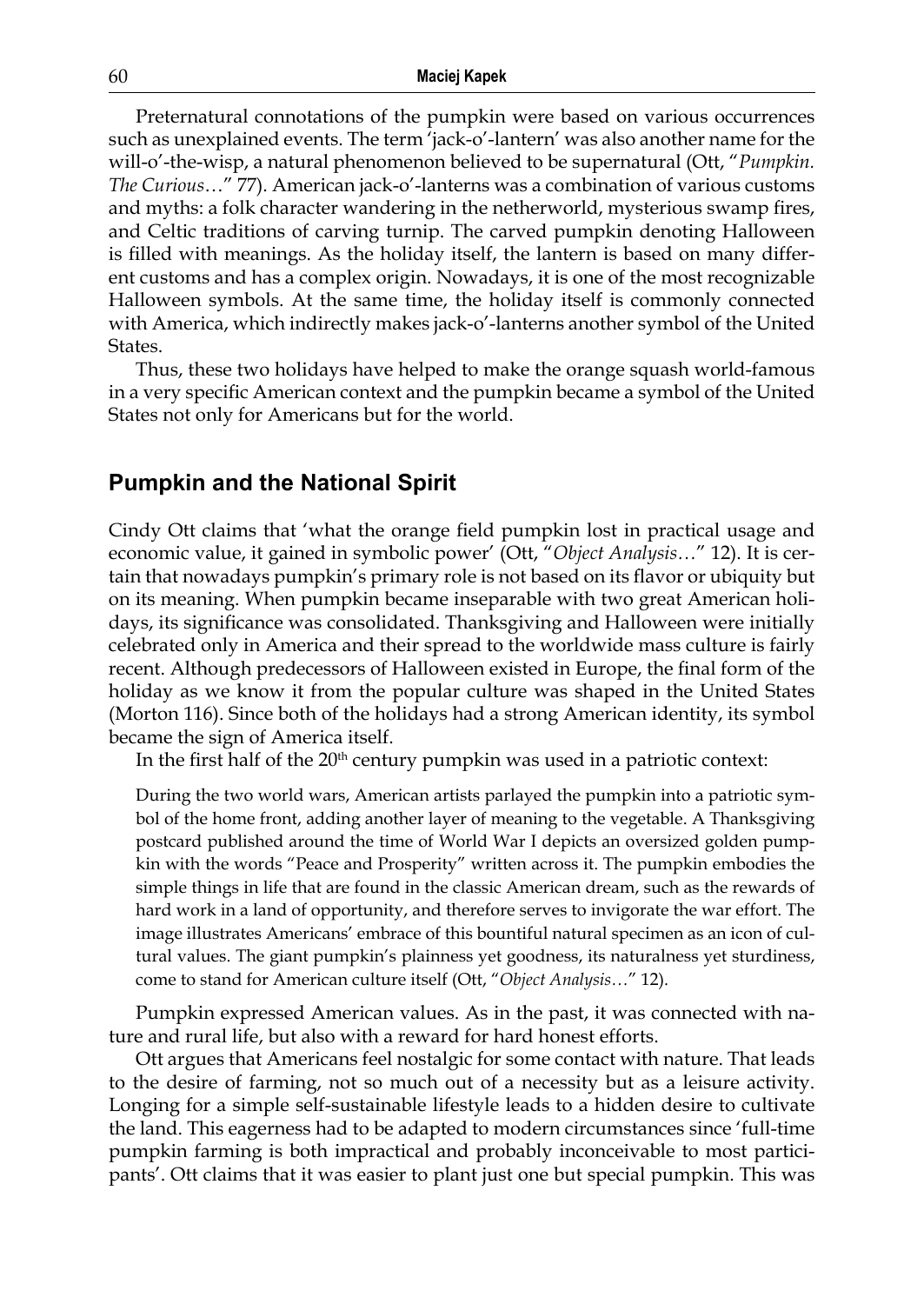the background of the giant pumpkins phenomenon praised at fairs (Ott, "*Object Analysis…*" 14). This relatively new practice of American culture celebrates pumpkin in a novel way which corresponds with the traditional meaning of squash.

In his key work *The Machine in the Garden*, historian and philosopher Leo Marx stated that since the very beginning, American culture favored pastoralism and agriculture, which were disrupted by technological development. The introduction of the metaphorical machine to the fields poses a problem that has to be solved in order to preserve the character of the nation (Marx 6-7, 236, 343, 365). Observations of Ott and Marx share a common theme: a new challenge for America is to reconcile the agricultural spirit of the nation to modern circumstances.

Maintenance of farming in suburbs in the form of cultivating giant pumpkins is nothing other than a way of keeping in touch with the former, pristine national ideals. Although contemporary America is nothing like its former self, the myths and values planted in the minds of its people by history, literature and marking agricultural heritage in other ways could not disappear. Modern Americans have grown up surrounded by stories about ordinary people who overcame adversities and found their own places in an uncharted land. Whether these heroes were pilgrims arriving in Plymouth or pioneers taming the West, their stories always shared common themes such as coming to a new territory, fighting the odds, and transforming inhospitable surroundings into thriving settlements. Settlers would make an impact on the land without losing their connection to nature.

It follows that American founding myths were essentially linked with nature, both in its primal and tamed forms. When modern society lost this connection, it concurrently forfeited a part of its identity. Thus, modern giant pumpkin cultivation for a less practical purpose than feeding the family became for many a way to return to the roots, a search of lost identity, and an expression of the longing for the past. In this case, the pumpkin was only a tool of a greater symbolic operation. However, as was already stated, the choice of this particular fruit was not random. Easy to plant and cultivate, pumpkin has long symbolized American values. In this instance, it received, however, a new meaning, connected with and outgrowing from the previous ones. Again, its accessibility was a key to its success.

#### **Summary: Modern Pumpkin Symbolism**

Pumpkin went a long way from a simple, common produce to a representation of the American nation. Over history, its meaning in America extended from the sign of God's providence and abundance, through symbolism of two holidays and a way to return to nature to finally a combination of national values. Pumpkin played an important role in the history of American culture thanks to its characteristics, but also because of its New World origin. For the settlers, squash was as new as the land itself. The symbolic role of the pumpkin has been rising simultaneously with national identity, at times helping in building it.

The squash is not only identified with the whole country, but it is also an official symbol of particular states. In 2006, New Hampshire appointed it as its state fruit (The General Court of New Hampshire). It is also the state squash of Texas since 2013 (Texas State Library and Archives Commission). The pumpkin pie, on the other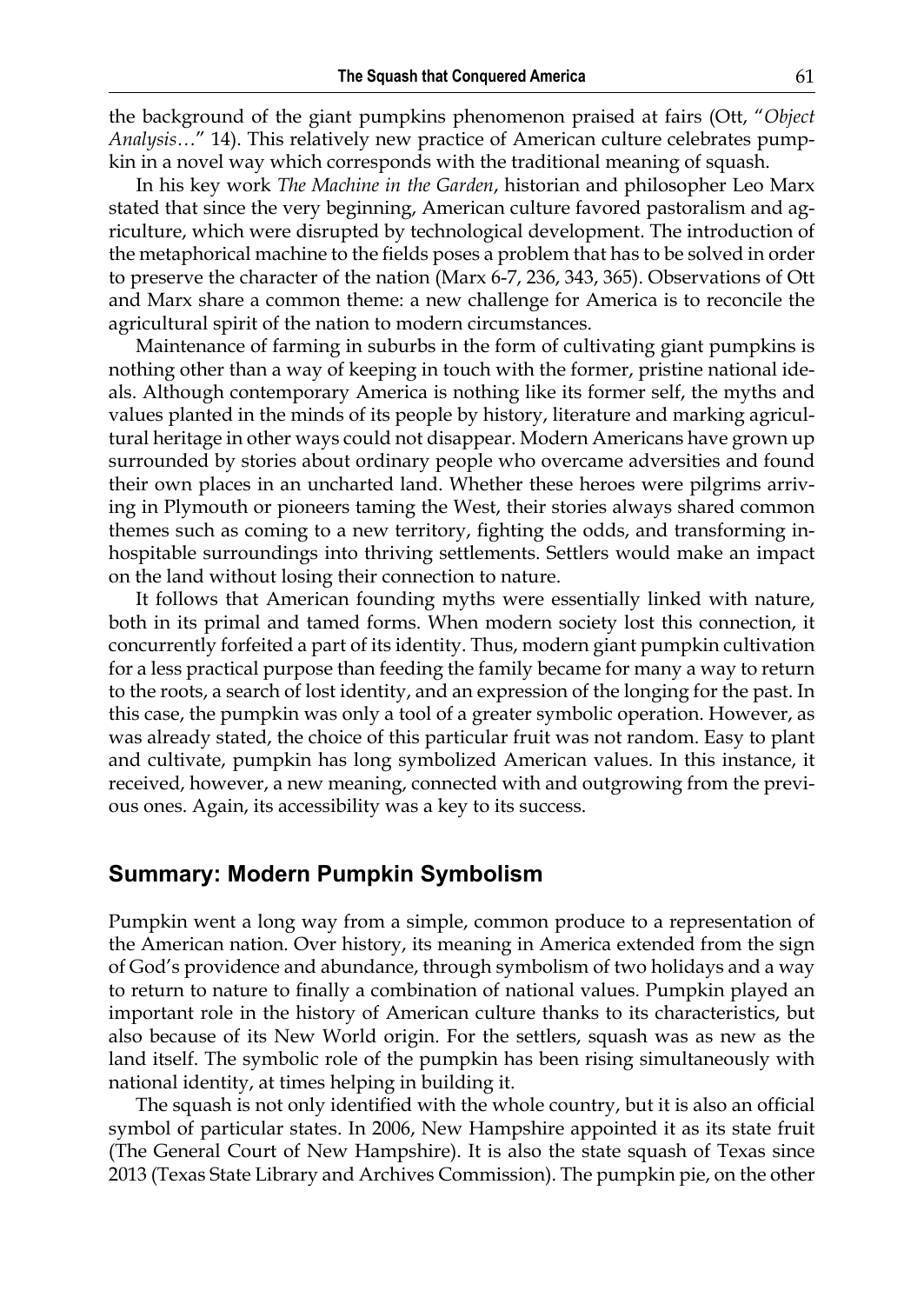hand, is the official state pie of Illinois (State Symbols USA). These are clear signs of standardized attachment to this particular squash.

Nowadays, new forms of pumpkin appreciation lead the way. One of the most important is the popularity of pumpkin spice, which is often added to coffee. The idea is to imitate the taste of a pumpkin pie and so the spice is based on the condiments added to this iconic food. With time 'the spice found use in seasonal dishes beyond pumpkin pie, cementing its association with fall' (Cox). Now it is not so much the pumpkin itself as the spices that remind a classic pumpkin-related dish that symbolize the fall. The new symbolism is indirect, yet clear and undeniable.

In this way, the cultural meaning of pumpkin in the United States keeps evolving. Its significance changes, but does not disappear. New cultural contexts create further possibilities of development. Some features, though, have remained: pumpkin still signifies the fall, two all-American holidays, and the national spirit.

#### **References**

- Boeckmann, Catherine. "The Three Sisters: Corn, Beans, and Squash: How to Plan a Three Sisters Garden." *The Old Farmer's Almanac*, November 12, 2021, [https://www.almanac.](https://www.almanac.com/content/three-sisters-corn-bean-and-squash) [com/content/three-sisters-corn-bean-and-squash](https://www.almanac.com/content/three-sisters-corn-bean-and-squash).
- Bradford, William. *History of Plymouth Plantation*. Boston: Massachusetts Historical Society, 1856.
- Child, Lydia Maria. *The Frugal American Housewife*. New York: Samuel S. & William Wood, 1838.
- Child, Lydia Maria. *Thanksgiving Day ['Over the River and Through the Wood']*, [https://www.](https://www.poetryfoundation.org/poems/42918/thanksgiving-day-over-the-river-and-through-the-wood) [poetryfoundation.org/poems/42918/thanksgiving-day-over-the-river-and-through-the](https://www.poetryfoundation.org/poems/42918/thanksgiving-day-over-the-river-and-through-the-wood)[wood](https://www.poetryfoundation.org/poems/42918/thanksgiving-day-over-the-river-and-through-the-wood).
- Cox, Savannah. "A Brief History of How Pumpkin Spice Took Over Our Lives." *Insider*, October 12, 2016, [www.businessinsider.com/how-pumpkin-spice-took-over-fall-2016-10?IR=T](http://www.businessinsider.com/how-pumpkin-spice-took-over-fall-2016-10?IR=T).
- Encyclopedia Britannica. *John Greenleaf Whittier*, [https://www.britannica.com/biography/](https://www.britannica.com/biography/John-Greenleaf-Whittier) [John-Greenleaf-Whittier](https://www.britannica.com/biography/John-Greenleaf-Whittier).
- Encyclopedia Britannica. *Lydia Maria Child*, [https://www.britannica.com/biography/Lydia-](https://www.britannica.com/biography/Lydia-Maria-Child)[Maria-Child.](https://www.britannica.com/biography/Lydia-Maria-Child)
- Gencourt.state.nh.us. *HB 1111 Final Version*, www.gencourt.state.nh.us/legislation/2006/ hb1111.html.
- Hale, Sara Josepha Buell. *Northwood, or, Life North and South: Showing the True Character of Both*. New York: H. Long & Brother, 1827.
- Irving Washington. *The Legend of Sleepy Hollow*. New York: G. P. Putnam's Sons, 1899.
- Johnson, Edward. *Johnson's Wonder-Working Providence: 1628-1651*. 1654. Edited by J. Franklin Jameson. New York: Scribner's, 1910. Reprint, New York: Barnes and Noble, 1959, https://doi.org/10.5479/sil.260589.39088006301964.
- Marx, Leo. *The Machine in the Garden: Technology and the Pastoral Ideal in America.* New York: Oxford University Press, 1964, 2000.
- Merriam-Webster. *The History of 'Jack-O'-Lantern'*, [https://www.merriam-webster.com/](https://www.merriam-webster.com/words-at-play/the-history-of-jack-o-lantern) [words-at-play/the-history-of-jack-o-lantern](https://www.merriam-webster.com/words-at-play/the-history-of-jack-o-lantern).
- Missouri Botanical Garden. *What Is The Difference Between Pumpkins, Squashes and Gourds?*, [https://www.missouribotanicalgarden.org/gardens-gardening/your-garden/help-for](https://www.missouribotanicalgarden.org/gardens-gardening/your-garden/help-for-the-home-gardener/advice-tips-resources/gardening-help-faqs/question/495/what-is-the-difference-between-pumpkins-squashes-and-gourds.aspx)[the-home-gardener/advice-tips-resources/gardening-help-faqs/question/495/what-is](https://www.missouribotanicalgarden.org/gardens-gardening/your-garden/help-for-the-home-gardener/advice-tips-resources/gardening-help-faqs/question/495/what-is-the-difference-between-pumpkins-squashes-and-gourds.aspx)[the-difference-between-pumpkins-squashes-and-gourds.aspx.](https://www.missouribotanicalgarden.org/gardens-gardening/your-garden/help-for-the-home-gardener/advice-tips-resources/gardening-help-faqs/question/495/what-is-the-difference-between-pumpkins-squashes-and-gourds.aspx)